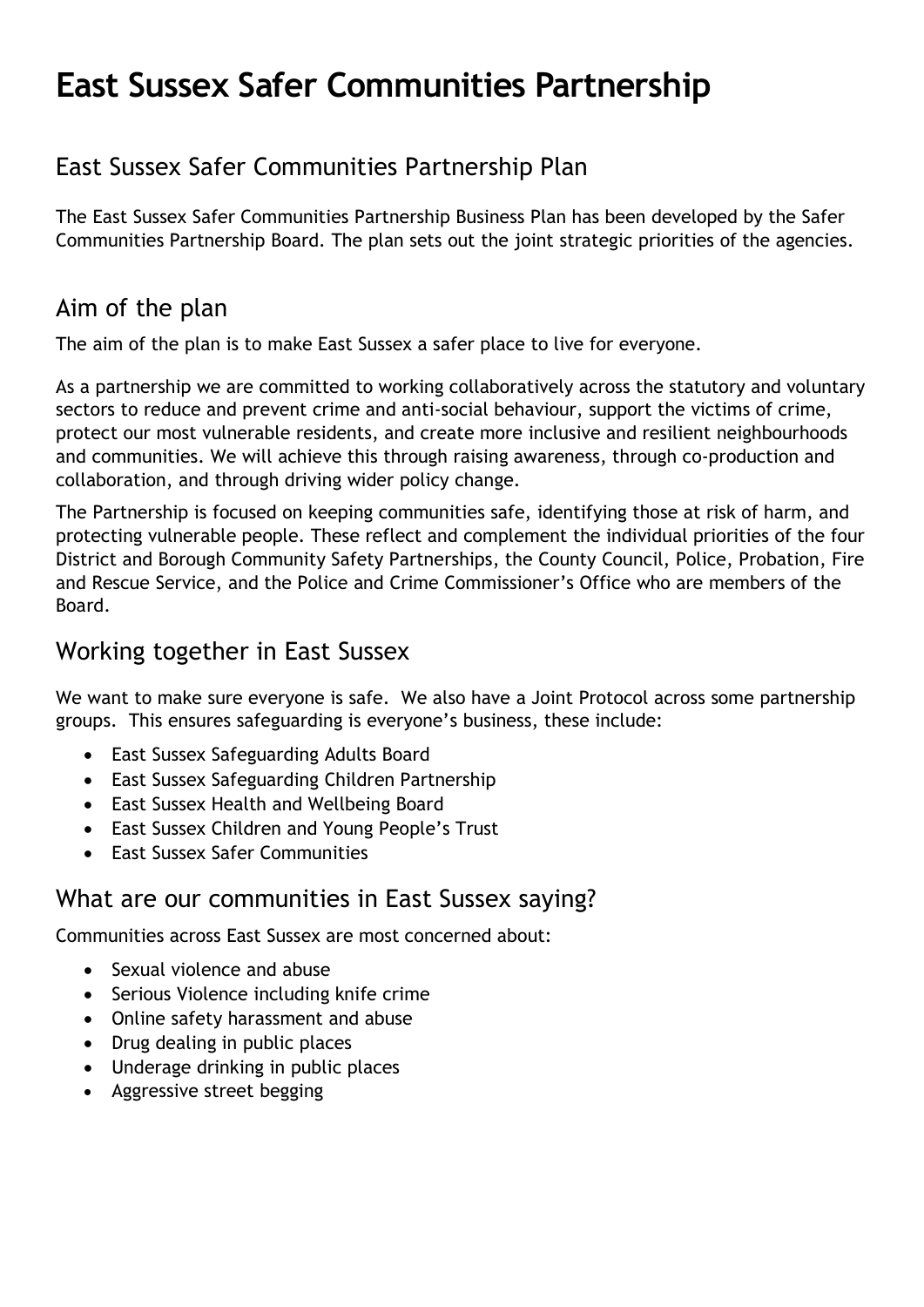## **Priorities**

- In identifying those at risk of harm, workstreams range from preventing people from being drawn into violent extremism to reducing the harms associated with drug and alcohol misuse.
- In protecting vulnerable people, workstreams range from improving online safety to disrupting modern slavery and protecting people from domestic and sexual violence and abuse.
- In keeping communities safe, workstreams range from improving road safety to reducing public place serious violence.

## Desired Outcomes

#### Identifying those at risk of harm,

- Preventing Violent Extremism through education and training, and supporting individuals through the Channel programme
- Supporting East Sussex residents to address Drugs and Alcohol misuse, sustain their recovery and preventing drug and alcohol related deaths

#### Protecting vulnerable people,

- Prevent and protect individuals from the serious harm of Domestic Violence & Abuse, Rape & Sexual Violence and Abuse, Stalking & Harassment and Harmful Practices
- Raising awareness of the threat of Modern Slavery and human trafficking to residents and staff across public, private a third sector organisations to safeguard potential victims from the risk of modern slavery
- Preventing residents, young people, and businesses from experiencing all forms of Fraud Related Harm

#### Keeping Communities Safe

- Recognise those individuals, families, and communities who are most at risk from serious violence, and implement effective interventions that tackle and address the underlying risk factors of serious violence in areas of highest need
- Work to reduce road casualties across East Sussex with education, enforcement and engineering.

## How do we know if we are making a difference?

These are the measures to see what extent the priorities in the Safer Communities Partnership Business Plan are being met and achieved:

We will be able to track and monitor progress using a range of performance measures:

#### Identifying those at risk of harm,

- The number of Prevent training and awareness raising sessions delivered to organisations within the county, including schools, staff, partners and the wider community
- The number of Adults in treatment for Substance Misuse in East Sussex